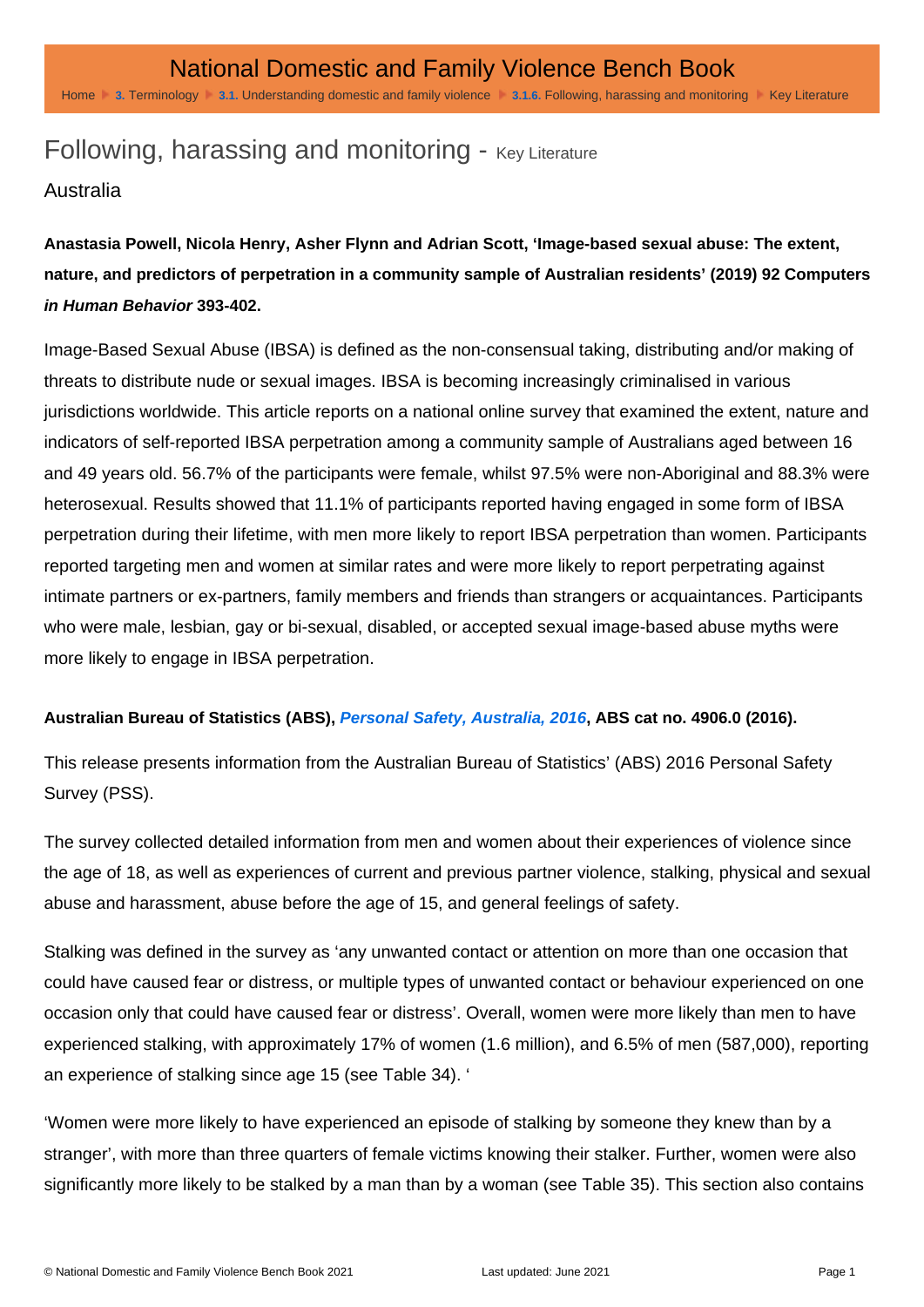information regarding whether victims perceived their experiences of stalking as a crime, and whether they reported the episode to the police (see Table 35).

#### Australian Government Office of the eSafety Commissioner, [Collecting evidence](https://www.esafety.gov.au/key-issues/domestic-family-violence/help-support/collecting-evidence) .

This website by the Office of the eSafety Commissioner provides information about technology abuse and the importance of collecting evidence when reporting the abuse or threatening behaviour. It emphasises that evidence should only be collected if it is safe to do so. Evidence may be collected by taking screen shots of abusive posts, texts or emails or by saving or copying voicemail messages. The website directs the reader to additional links on how to record stalking and how a person under 18 years of age must follow certain steps for reporting offensive or illegal content.

Bagshaw, Dale, et al, '[Reshaping Responses to Domestic Violence](http://wesnet.org.au/wp-content/uploads/2012/07/PADV-Reshaping-responses.pdf) ' (Final Report, University of South Australia and Partnerships Against Domestic Violence, April 2000).

This Australian research used a variety of methods including an anonymous 'phone-in' and focus groups. 102 women who were victims/survivors of domestic violence participated in the phone-in. According to the study authors, some of the callers reported 'intense levels of surveillance, which leave women without autonomy.' This experience was exacerbated for women living in rural and remote areas, especially on isolated properties. Strategies of surveillance included (p24):

'not allowing the woman to obtain a driver's licence or paid employment,

constant telephone calls to check whereabouts, timing the distances to be travelled (for example, home from work) and/or

preventing the woman from closing the toilet door.'

The writers commented that callers reported that 'the law was not seen to take threats seriously and placed an unreasonable onus on the victim to provide dates or other evidence of violence, requiring a level of documentation that is generally impossible for a woman living in a state of constant surveillance' (p46).

Douglas, Heather, Bridget Harris & Molly Dragiewicz, Technology-facilitated Domestic and Family Violence: Women's Experiences, (2019) 59(3) The British Journal of Criminology 551-70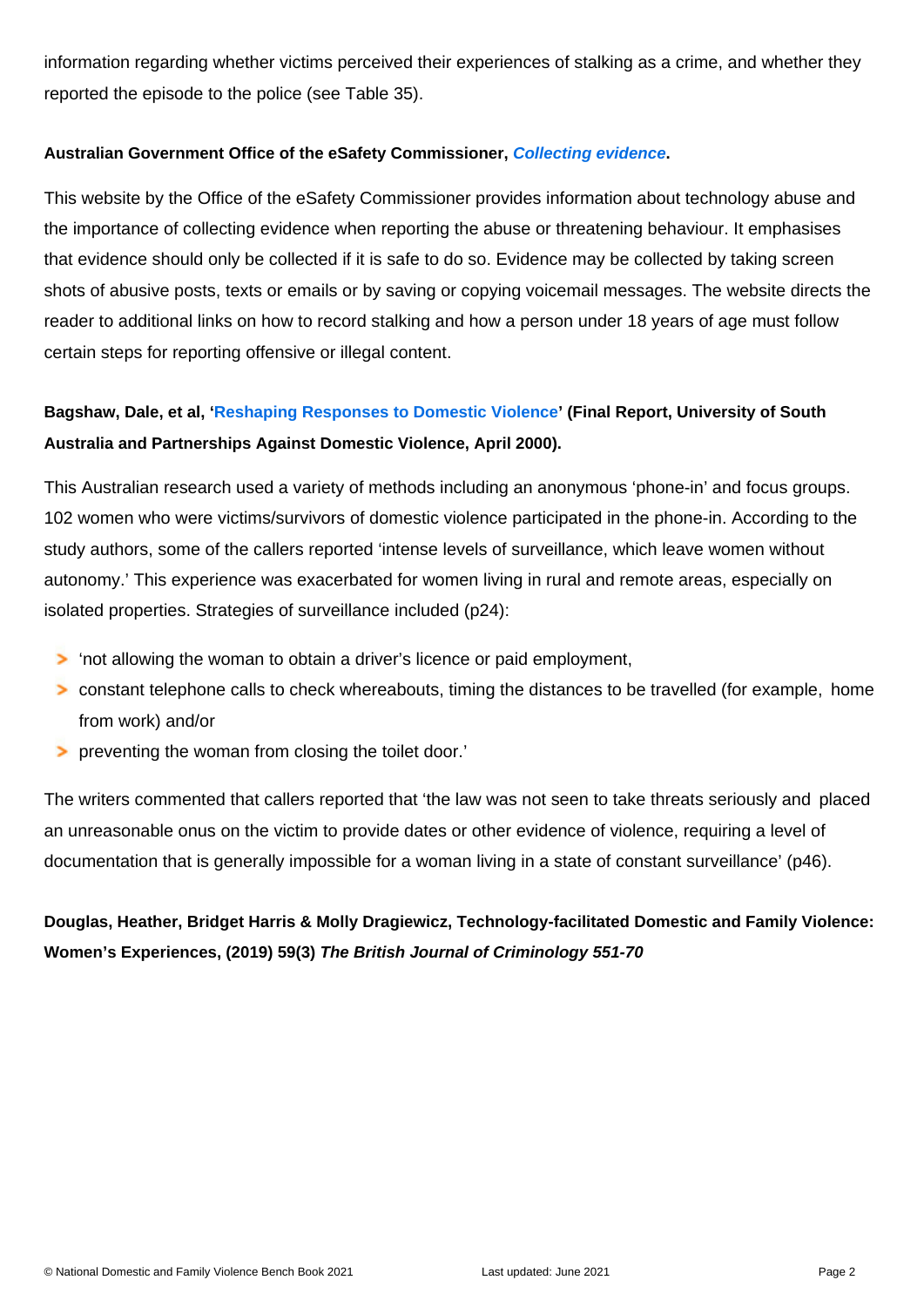This article analyses data drawn from interviews undertaken with 55 domestic and family violence survivors in Brisbane, and outlines survivors' experiences of technology-facilitated domestic and family violence. During the interviews, participants were asked about their experiences of DFV and their engagement with legal processes. Participants provided many examples of technology being used by perpetrators to isolate, stalk and emotionally abuse them and to create a sense of the perpetrator being omnipresent. Although several women used technology to document the abuse, to improve their safety and to stop the abuse, some also pointed to their lack of understanding or skill with respect to technology compared to their abuser. The survivor accounts demonstrate the need to study the context, meaning, motives and outcomes of technology-facilitated activity.

### Hand, Tammy, Donna Chung and Margaret Peters, ['The Use of Information and Communication](https://advocacy4oromia.files.wordpress.com/2015/03/stakeholderpaper_6.pdf)  [Technologies to Coerce and Control in Domestic Violence and Following Separation'](https://advocacy4oromia.files.wordpress.com/2015/03/stakeholderpaper_6.pdf) (2009).

This paper discusses the use of ICTs (information and communication technologies) in situations of domestic violence or intimate partner violence. The term ICTs includes various forms of technology, such as computers and the associated use of the Internet, mobile phones and other communication devices, including global positioning systems (GPS) or satellite navigators, digital cameras and other recording equipment. The positive and negative aspects to the increased availability of ICTs are canvassed in this paper. Gendered language is used to reflect the fact that the majority of perpetrators of domestic violence are men, though it is acknowledged that both men and women (including those in same-sex relationships) may use ICTs to abuse, control and monitor current and former intimate partners.

The paper discusses perpetrators' abuse of ICTs in the context of domestic violence (both during a relationship and following separation), including details of the methods employed. It also discusses the phenomenon of cyberstalking and digital voyeurism. The paper then considers the use of the Internet by women survivors of domestic violence and domestic violence services.

The paper concludes by considering some implications of the use of ICTs by domestic violence perpetrators, for services' practice, legislation and policy, and research. Tips for safety planning with women follow in an appendix.

Harris, Anita, Nikki Honey, Kim Webster, Kristen Diemer and Violeta Politoff, "Young Australians' attitudes [to violence against women – Findings from the 2013 National Community Attitudes towards Violence](https://www.vichealth.vic.gov.au/~/media/resourcecentre/publicationsandresources/pvaw/surveyreport_youngpeople-attitudes-violence-against-women.pdf)  [Against Women Survey for respondents 16-24 years'](https://www.vichealth.vic.gov.au/~/media/resourcecentre/publicationsandresources/pvaw/surveyreport_youngpeople-attitudes-violence-against-women.pdf) (2015).

The minimisation of technology-facilitated stalking and abuse is reflected in the Australian 2013 National Community Attitudes towards Violence Against Women Survey. In this survey more than 17,500 telephone interviews were undertaken to compare the attitudes of 16-24 year olds to 35-64 years olds. The study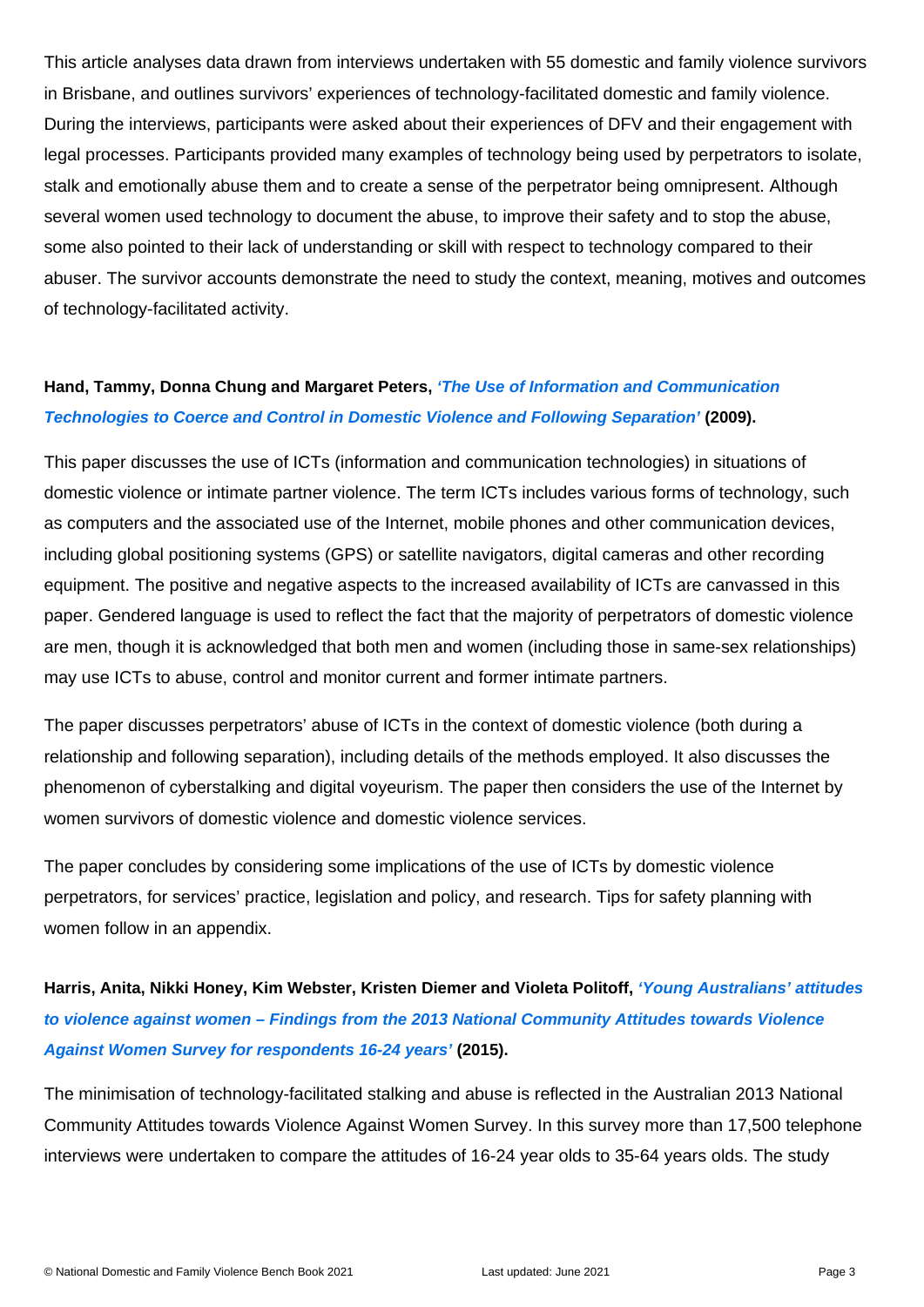found the majority of young people agreed that tracking a female partner by electronic means without consent was serious. Youth males rated it at an overall seriousness level of 80% while youth females rated it at 87%. This is compared to adult men who rated it at 81% with their female counterparts rating it at 90%. The study also found 52% of youth males and 40% of youth females thought non-consensual electronic tracking of a female partner was acceptable to some degree, compared to 41% of adult males and 29% of adult females.

Henry, Nicola, Anastasia Powell and Asher Flynn, Not Just 'Revenge Pornography': Australians' [Experiences of Image-Based Abuse - A Summary Report](http://www.rmit.edu.au/content/dam/rmit/documents/college-of-design-and-social-context/schools/global-urban-and-social-studies/revenge_porn_report_2017.pdf) (RMIT University, 2017).

This summary report presents the results of a national (Australian) online survey of 4,274 participants, 2,406 of which were female (56%) and 1,868 male (44%).Participants ranged in age from 16 to 49, with an average age of 34 years. In addition, 3,764 (88%) participants identified as heterosexual and 510 (12%) identified as lesbian, gay or bisexual (hereafter, LGB). Of those identifying as LGB, 244 identified as female (48%), and 266 (52%) identified as male. Key findings included:

1 in 5 Australians have experienced image-based abuse Victims of image-based abuse experience high levels of psychological distress Women and men are equally likely to report being a victim Perpetrators of image-based abuse are most likely to be male, and known to the victim Men and young adults are more likely to voluntarily share a nude or sexual image of themselves Women are more likely than men to fear for their safety due to image-based abuse Abuse risk is higher for those who share sexual selfies, but they are not the only victims 1 in 2 Australians with a disability report being a victim of image-based abuse 1 in 2 Indigenous Australians report image-based abuse victimisation Image-based abuse victimisation is higher for lesbian, gay and bisexual Australians Young people aged 16 to 29 years are also at higher risk of image-based abuse 4 in 5 Australians agree it should be a crime to share sexual or nude images without permission

Henry, Nicola, Asher Flynn and Anastasia Powell, [Image-based sexual abuse: Victims and perpetrators](https://www.aic.gov.au/publications/tandi/tandi572) (Australian Institute of Criminology Report No. 572 March 2019).

Report abstract:

Image-based sexual abuse (IBSA) refers to the non-consensual creation, distribution or threatened distribution of nude or sexual images. This research examines the prevalence, nature and impacts of IBSA victimisation and perpetration in Australia. This form of abuse was found to be relatively common among respondents surveyed and to disproportionately affect Aboriginal and Torres Strait Islander people, people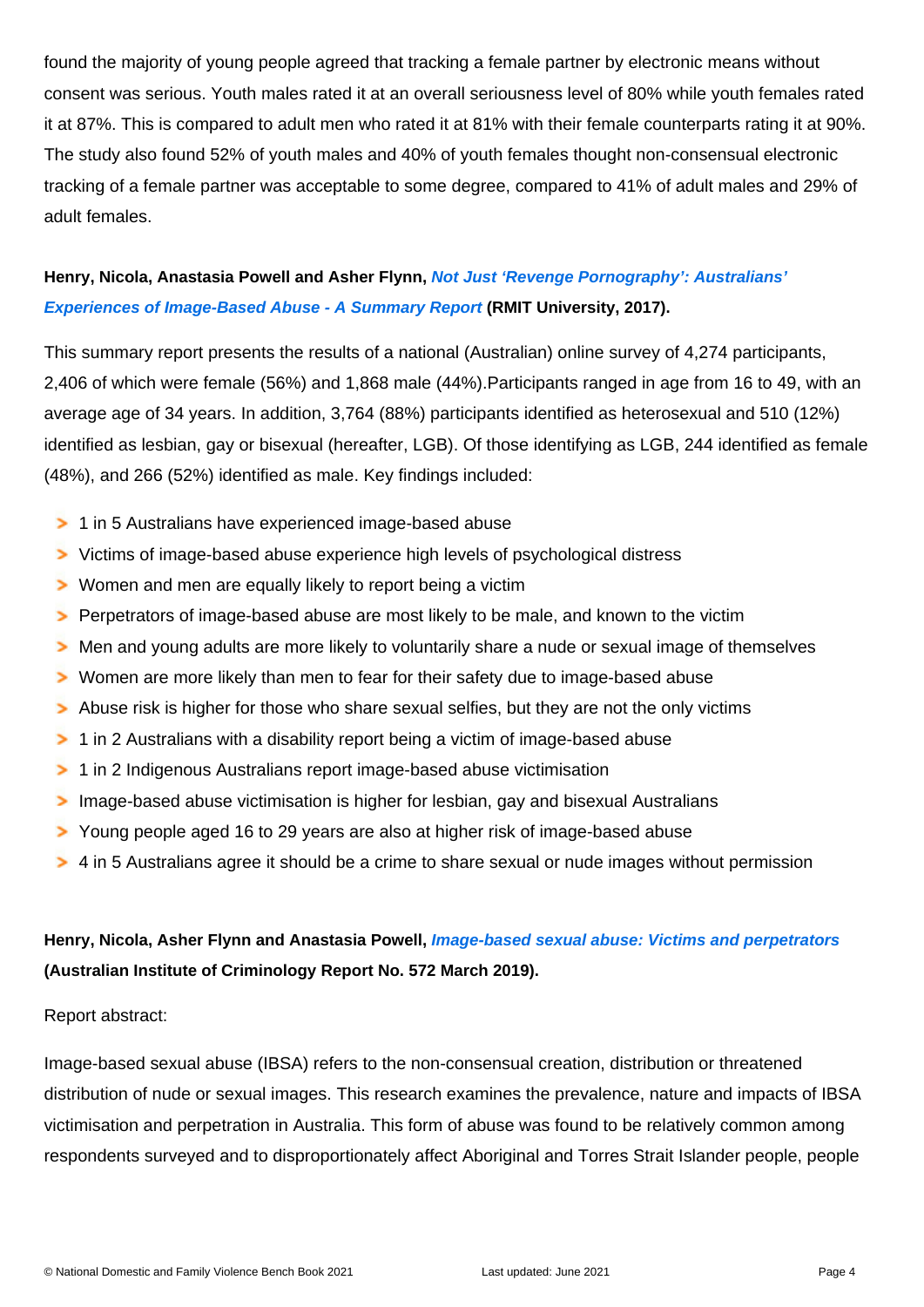with a disability, homosexual and bisexual people and young people. The nature of victimisation and perpetration was found to differ by gender, with males more likely to perpetrate IBSA, and females more likely to be victimised by a partner or ex-partner.

NSW Domestic Violence Death Review Team, [Report 2017-2019](https://coroners.nsw.gov.au/documents/reports/2017-2019_DVDRT_Report.pdf) , 2020, NSW Government.

Includes detail on deaths referred to the Coroner, drawing on both data analysis and in-depth case analyses. Useful information about how domestic violence-related homicides and suicides are recorded in NSW.

Powell, Anastasia and Nicola Henry, 'Digital Harassment and Abuse of Adult Australians – A Summary Report' (2015).

Researchers at RMIT University and La Trobe University examined the extent, nature and impacts of digital harassment and abuse, as well as technology-facilitated sexual violence and harassment. 3000 Australian adults (aged 18 to 54) were surveyed about their experiences of these forms of abuse. Key findings include:

Overall, men and women were just as likely to report experiencing digital harassment and abuse Women were more likely to report experiencing sexual harassment

Young adults aged 18 to 24 were more likely than any other age groups to experience digital harassment and abuse

Non-heterosexual identifying adults were significantly more likely to report being the target of both gender and sexuality based harassment

1 in 10 Australians reported that someone had posted online or sent onto others a nude or semi-nude image of them without their permission

Women overwhelmingly experienced digital harassment and abuse from male perpetrators

Men experienced digital harassment and abuse equally from males and females

Women were significantly more likely than men to be 'very or extremely upset' by the digital harassment and abuse they experienced

More women than men reported that they told the person to stop, changed their online details or profile settings, left the site or turned off their device, as a result of their experience

Sun, Charissa, ' [Technology-Facilitated Stalking and Abuse: Putting Our Legal Framework to the Test'](http://www.wlsnsw.org.au/wp-content/uploads/LSJ-Article-Charissa-Sun-June-2015-LSJ.pdf) (2015) (June) The Law Society Journal of New South Wales 78.

This article reviews the NSW legal response to what is referred to as 'technology assisted stalking and abuse.' It includes helpful examples of this behaviour: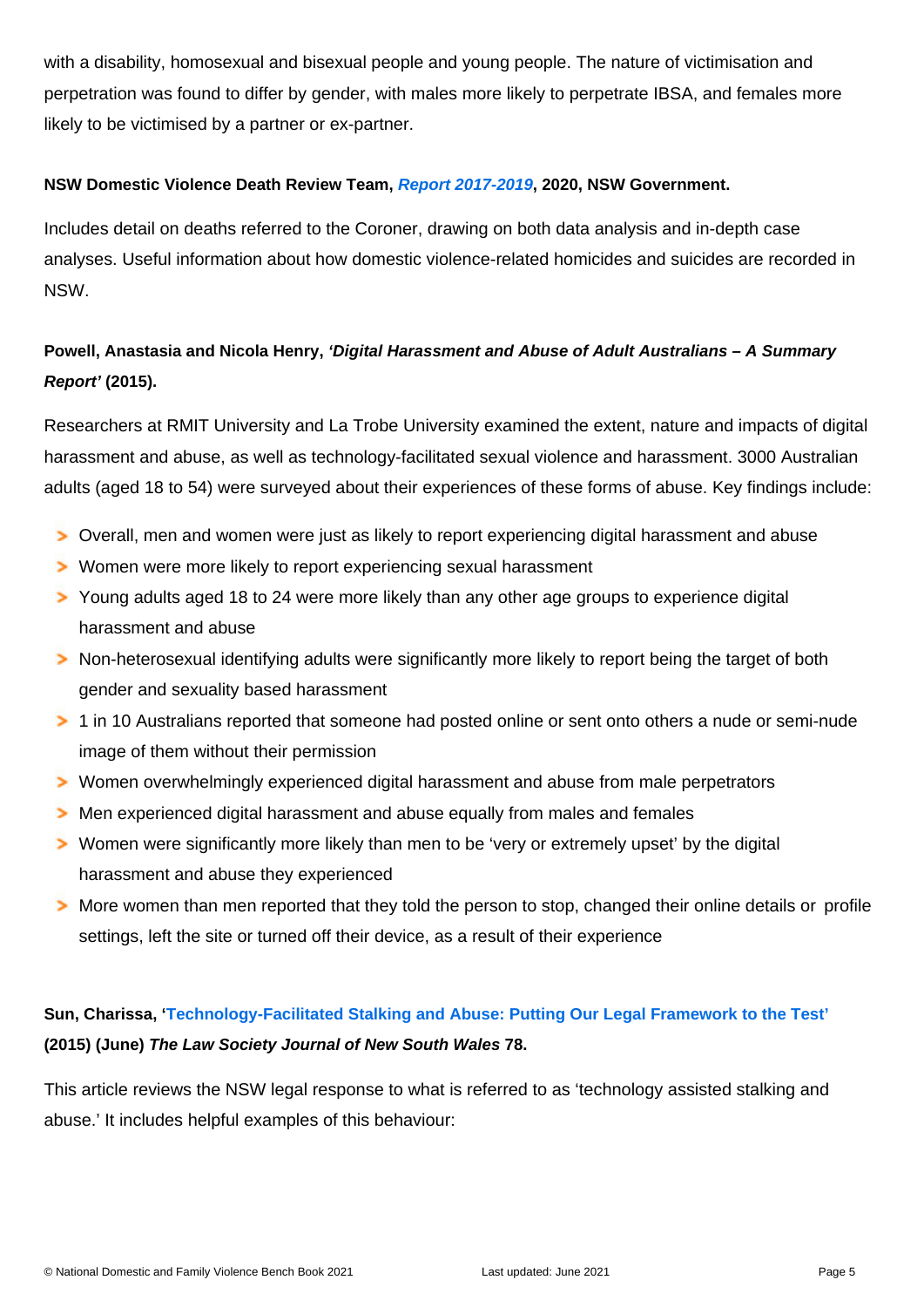making numerous and unwanted calls to a person's mobile phone;

sending threatening and/or abusive messages (text messaging, Whatsapp, Snapchat, facebook messaging, Twitter);

hacking into a person's email or social media account to discover information about them; hacking into a person's email or social media account to impersonate them and send abusive messages to family/friends of that person;

using surveillance software and devices to spy on or stalk a person (eg placing a GPS tracker on a person's car, placing a video camera in and around a person's home to monitor both the person and other people who may come to the house); and

sharing, or threatening to share, intimate pictures of a person.

Woodlock, Delanie, [Technology-facilitated Stalking: Findings and Recommendations from the SmartSafe](https://www.dvrcv.org.au/knowledge-centre/our-research/current-research)  [Project](https://www.dvrcv.org.au/knowledge-centre/our-research/current-research) (Domestic Violence Resource Centre Victoria, 2013).

This research was funded by Legal Aid Victoria and undertaken by the Domestic Violence Resource Centre in Victoria. It draws on interviews and focus groups with 152 domestic violence workers and 46 victims/survivors. The central research question was: "How do mobile technologies present further opportunities for the perpetration of stalking and domestic violence against women?" Findings from the study include:

Perpetrators are using mobile technologies to abuse and harass women easily, instantaneously and at a distance

Perpetrators are using technology to create a sense of omnipresence in women's lives through, for example, the use of GPS tracking on smartphones, and monitoring women's social media accounts Mobile technologies are being used as an easy way for perpetrators to punish and humiliate women A wide variety of technology is being used in partner stalking, including text messaging, social media, GPS, and photo and video technologies

Women report that perpetrators are using mobile technologies to control and monitor them from a distance

Technology is often used in stalking both during the relationship and after separation

Technology is used by perpetrators to humiliate and publically shame women, often in sexualised ways.

The use of technology in stalking has a significant impact on women's mental and physical wellbeing, their day to day routines, employment, parenting and relationships

Women who have experienced technology-facilitated stalking have often experienced other forms of domestic violence including emotional, financial and sexual abuse.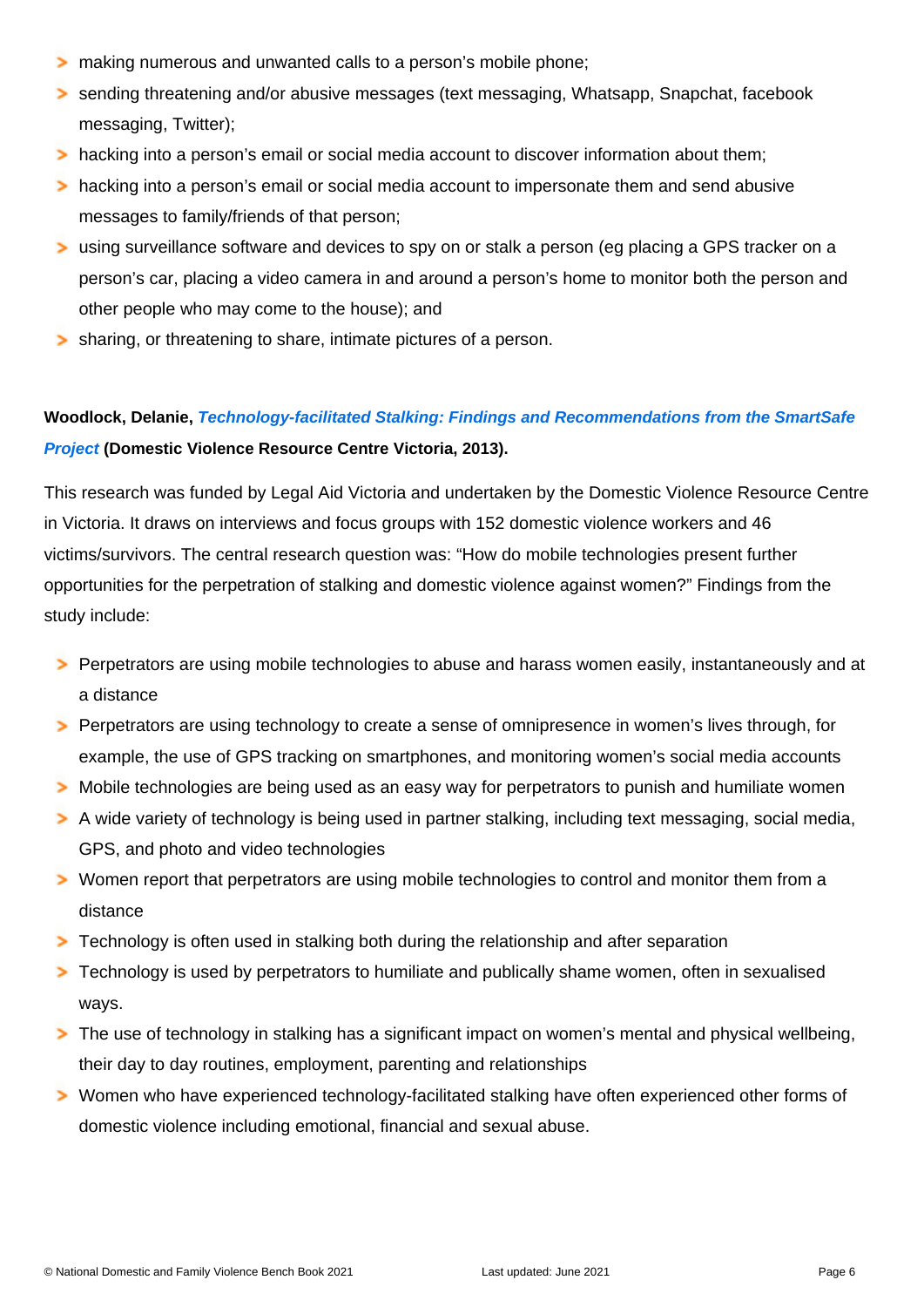Woodlock, Delanie, 'The Abuse of Technology in Domestic Violence and Stalking' (2017) 23(5) Violence Against Women 584-602.

This study discusses the increasing prevalence of technology in domestic violence and stalking (p 585). The results demonstrate that technology, including phones, computers, tablets, and social media, is frequently used in intimate partner violence (p 590). The use of technology creates an impression of the perpetrator's omnipresence, for example through constant text messages or phone calls (pp 592, 598), and can isolate (pp 594-6, 598), humiliate and punish the victim (pp 596-7, 599). A particular threat of technology is the sharing of sexualised content online to humiliate victims (p 599).

Women's Health East, [Women online: The intersection of technology, gender and sexism](https://whe.org.au/custom_type/women-online-the-intersection-of-technology-gender-and-sexism/) (Melbourne: Women's Health East, 2018).

The paper examines the intersection of technology, gender and sexism, as well as the prevalence and impacts of cyber violence against women and girls. The authors describe the key drivers of violence, such as gender inequality, and how these interact with the online platforms to create cyber violence. The paper explores 'life online' esp, pp8-12.

Women's Legal Service NSW, Domestic Violence Resource Centre Victoria and WESNET, ReCharge: [Women's Technology Safety, Legal Resources, Research & Training](https://www.dvrcv.org.au/sites/default/files/ReCharge_0.pdf) , National study findings 2015.

This study affirms and builds on the findings of the 2013 SmartSafe study (Woodlock above). 546 domestic violence sector practitioners working across Victoria and New South Wales participated in the online survey. 98% reported that they had clients who had experienced technology-facilitated abuse and stalking, the most commonly used technology being text messages followed by Facebook. While GPS tracking via smartphone apps was less commonly used, it reportedly caused enormous fear. The study identifies groups particularly vulnerable to this form of abuse (CALD and Indigenous women; women with disabilities). The majority of practitioners believed that the laws relating to technology-facilitated abuse and stalking were adequate, but not used fully or effectively by police and magistrates to assist victims.

#### International

Backes, Bethany, Lisa Fedina and Jennifer Holmes, The Criminal Justice System Response to Intimate Partner Stalking: a Systematic Review of Quantitative and Qualitative Research, (2020) Journal of Family Violence.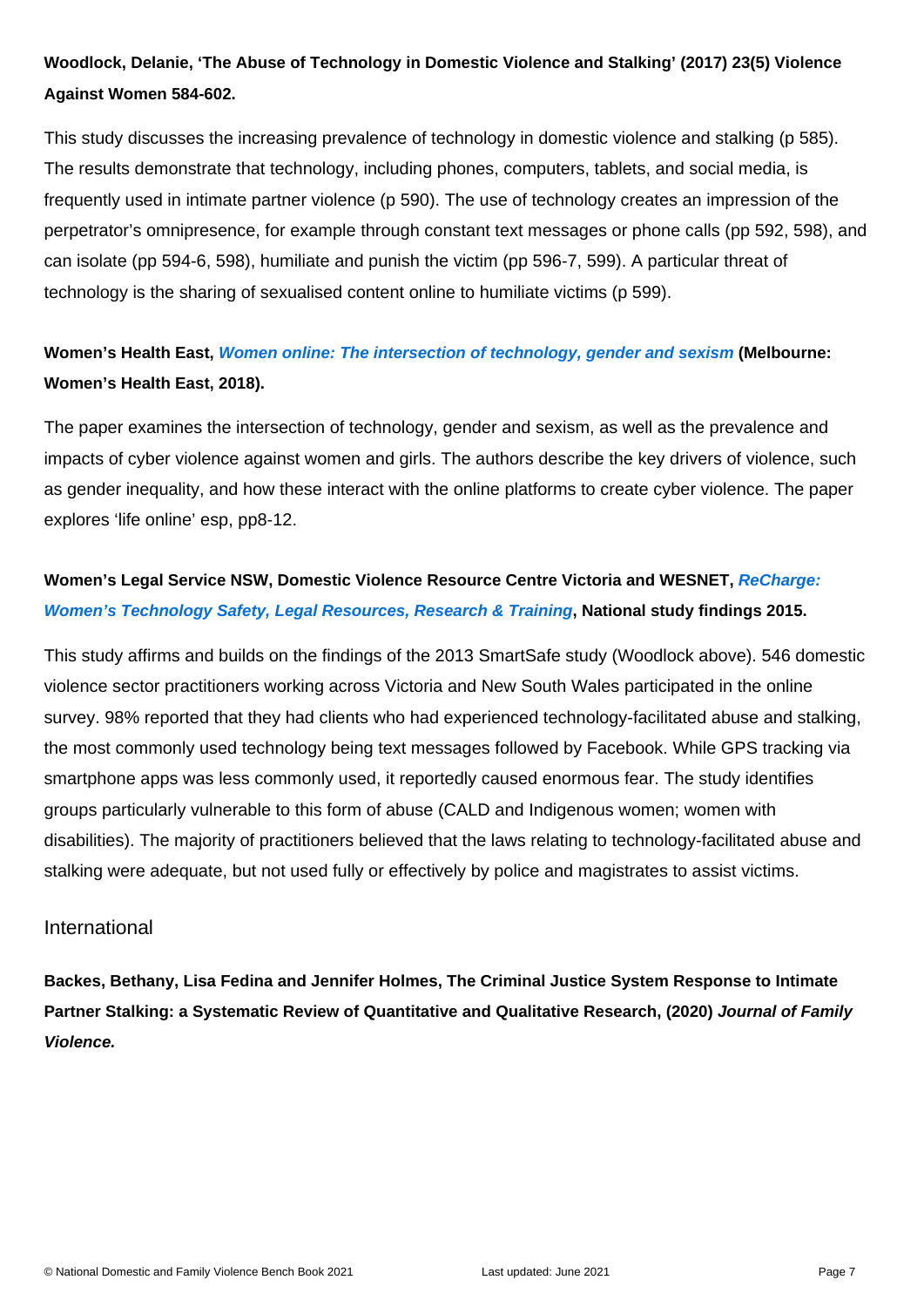This international study assesses the range of criminal justice responses to intimate partner stalking (IPS) victimisation and the extent to which these responses are successful in promoting survivor safety, wellbeing, and justice. The findings identify formal and informal strategies employed by the criminal justice system to address IPS. Successful strategies for mitigating IPS were associated with increased training of law enforcement and prosecution and the granting and enforcement of civil protective orders.

Drouin, Michelle, Jody Ross and Elizabeth Tobin, Sexting: A new digital vehicle for intimate partner aggression (2015) 50 Computers in Human Behaviour 197.

In this study, the authors examined the relationships between sexting coercion, physical sex coercion, intimate partner violence, and mental health and trauma symptoms within a sample of 480 young adult undergraduates (160 men and 320 women). Approximately one fifth of the sample indicated that they had engaged in sexting when they did not want to. Those who had been coerced into sexting had usually been coerced by subtler tactics (e.g., repeated asking and being made to feel obligated) than more severe forms of coercion (e.g., physical threats). Nevertheless, the trauma related to these acts of coercion both at the time they occurred and now (looking back) were greater for sexting coercion than for physical sex coercion. Moreover, women noted significantly more trauma now (looking back) than at the time the events occurred for sexting coercion. Additionally, those who experienced more instances of sexting coercion also endorsed more symptoms of anxiety, depression, and generalized trauma. Finally, sexting coercion was related to both physical sex coercion and intimate partner violence, which suggests that sexting coercion may be a form of intimate partner violence, providing perpetrators with a new, digital route for physical and sexual covictimization.

## Katz, E., Nikupeteri, A., & Laitinen, M., ['When Coercive Control Continues to Harm Children: Post-](https://onlinelibrary.wiley.com/doi/full/10.1002/car.2611?af=R)[Separation Fathering, Stalking and Domestic Violence'](https://onlinelibrary.wiley.com/doi/full/10.1002/car.2611?af=R) (2020) Child Abuse Review

This article highlights how domestic violence perpetrators can use coercive control against their children after their ex-partner has separated from them. It provides insights into how children experience coercive control post-separation by drawing from two data sets: one from the UK and one from Finland. The data comprised narratives of 29 children and young people aged from 4 to 21 years old. Three overarching themes arose from the data: 1) dangerous fathering that made children frightened and unsafe; 2) 'admirable' fathering, where fathers/father figures appeared as 'caring', 'concerned', 'indulgent' and/or 'vulnerable-victims'; and 3) omnipresent fathering that continually constrained children's lives. Dangerous fathering made children's lives frightening, constrained and unpredictable. Admirable fathering was found to be a powerful tool of control when combined with dangerous fathering, because admirable fathering increased father-child emotional bonds and could make children want to see/live with their fathers, whilst dangerous fathering simultaneously made them fearful of him. Admirable fathering was typically aimed at professionals and wider communities, and could occur alongside fathers/father figures stalking, harassing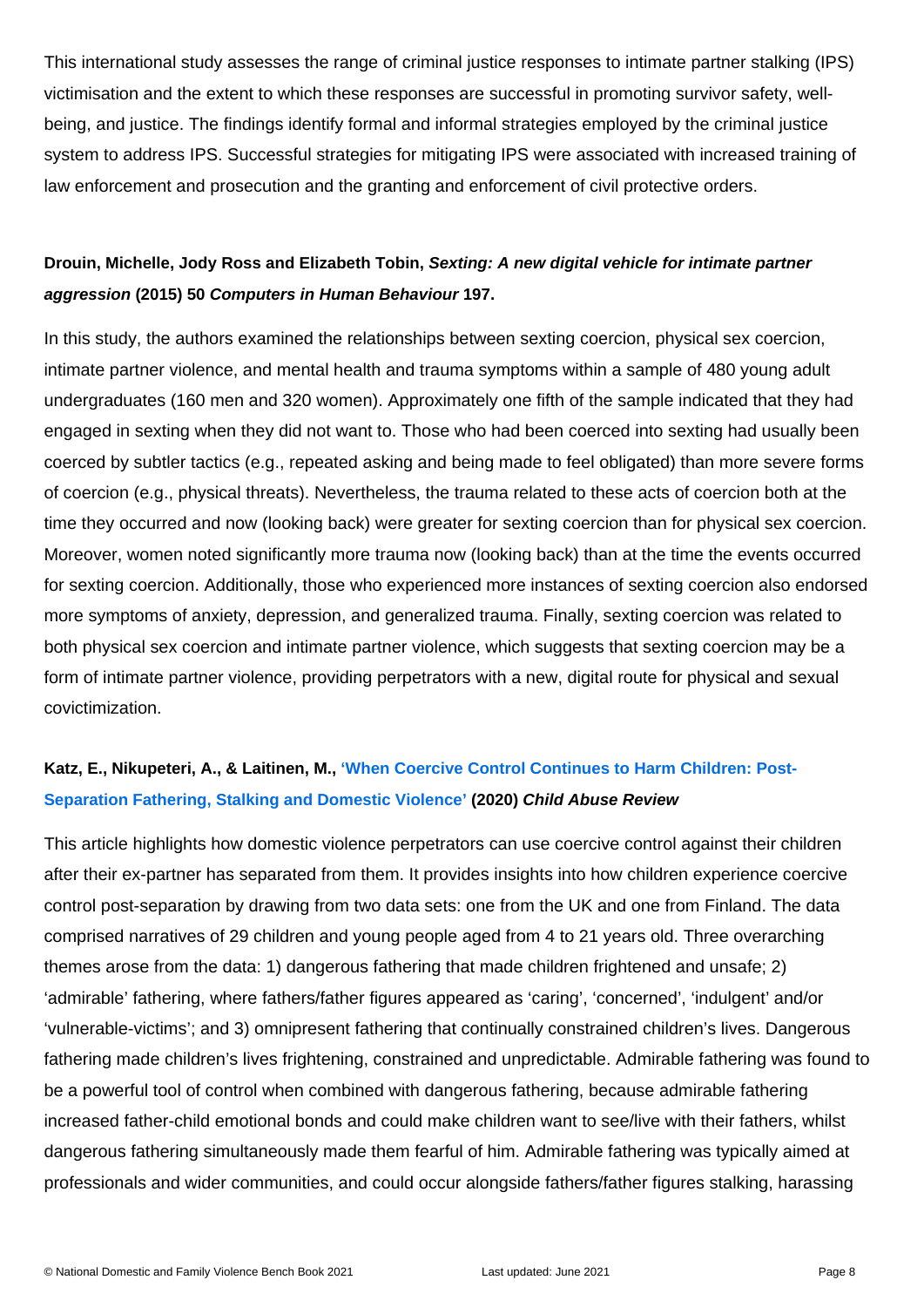and/or attacking ex-partners and children when they were not in the public eye. Perpetrators aimed to portray themselves as 'caring', 'concerned', 'indulgent' and/or 'vulnerable-victim' fathers, and to make their ex-partners seem like perpetrators or deficient mothers. Perpetrators disguised their use of coercive control tactics as 'admirable' behaviour. With respect to omnipresent fathering, children were fearful that their father/father figure could appear at any time to attack, harass, manipulate, upset or kidnap them or their mothers. This behaviour led to some children continuously monitoring their surroundings as a protective strategy. Fathers/father figures were able to maintain some degree of control, domination and emotional power over children even when they were not physically present. The article suggests that robust measures are necessary to prevent coercive control perpetrating fathers/father figures from using father-child relationships to continue exerting coercive control on children and ex-partners.

Lo, M., [A Domestic Violence Dystopia: Abuse via the Internet of Things and Remedies Under Current Law](https://www.californialawreview.org/print/a-domestic-violence-dystopia-abuse-via-the-internet-of-things-and-remedies-under-current-law/) . California Law Review, [s. l.] , v. 109, n. 1, p. 277–315, 2021.

US based note. Abstract: Tactics of domestic violence are nothing new. However, as with various other aspects of modern life, technology threatens disruption. The increasing prevalence of Internet of Things (IoT) devices has given abusers a powerful new tool to expand and magnify the traditional harms of domestic violence, threatening the progress advocates have made in the past thirty years and creating novel dangers for survivors. An IoT device is a "smart," stand-alone, internet-connected device that can be monitored or controlled from a remote location. They are cheap and increasingly common—the number of IoT-enabled devices in the world is already in the billions and expected to grow quickly. IoT devices allow abusers to overcome geographic and spatial boundaries that would have otherwise prevented them from monitoring, controlling, harassing, and threatening survivors. Various advocates are finding ways to protect survivors, and the broader public, from these new dangers. In the domestic violence sphere, domestic violence service providers are creating resources for survivors that explain IoT-facilitated abuse and how to better secure their smart devices. In the technology sphere, consumers, businesses, digital experts, and the media are broadcasting the security risks of IoT devices. Unfortunately, significantly fewer outlets describe the legal remedies available for IoT-facilitated abuse. This Note aims to bridge that gap. It demonstrates that IoT facilitated abuse is a form of technology-facilitated domestic violence and explores how society can use current laws to address IoT facilitated abuse. However, it also questions whether the existing remedies are sufficient and offers recommendations for legal and nonlegal changes that will better protect survivors of IoT-facilitated abuse and hold perpetrators accountable.

Mechanic, Mindy B, Terri L Weaver and Patricia A Resick, ['Intimate Partner Violence and Stalking](https://www.ncbi.nlm.nih.gov/pmc/articles/PMC2977930/)  [Behaviors: Exploration of Patterns and Correlates in a Sample of Acutely Battered Women'](https://www.ncbi.nlm.nih.gov/pmc/articles/PMC2977930/) (2000) 15(1) Violence and Victims 55.

These USA based researchers recruited 114 battered women from shelters, agencies, and from the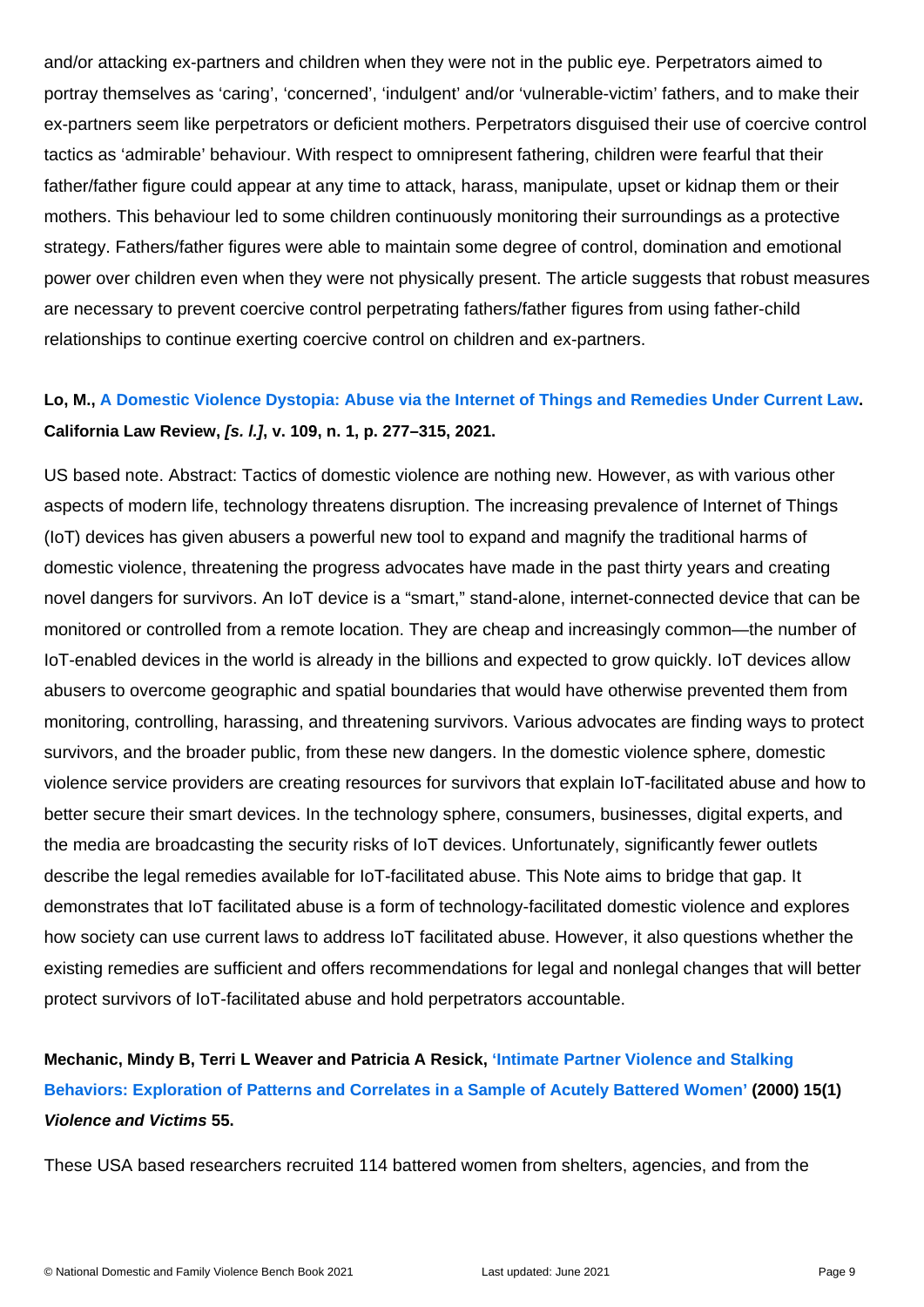community at large to complete a survey and an interview about stalking. Results support the view that violent and harassing stalking behaviours occur with high frequency among physically battered women, both while they are in the relationship and after they leave their abusive partners. Emotional and psychological abuse emerged as strong predictors of within- and post-relationship stalking, and contributed significantly to women's fears of future serious harm or death, even after the effects of physical violence were controlled. The length of time a woman was out of the violent relationship was the strongest predictor of post-separation stalking: stalking increased over time.

Messing, Jill et al., Intersections of Stalking and Technology-Based Abuse: Emerging Definitions, Conceptualization, and Measurement, (2020) Journal of Family Violence.

This article analyses stalking and technology-based abuse across 3 samples of IPV survivors (pen-andpaper surveys, web-based surveys and qualitative interviews). Over a 6-year period, data was collected from IPV survivors who received services from domestic violence programs (including shelters). This article highlights the high prevalence of intimate partner stalking, including direct stalking, monitoring, online harassment, and cyberstalking, among shelter and service-seeking survivors of IPV. Around 62-72% of women reported being directly stalked, and 60-63% reported experiencing technology-based abuse by an intimate partner. Women reported monitoring, online harassment, and cyberstalking more readily when directly asked, thereby demonstrating the importance of incorporating technology-based abuse into assessment and intervention.

Stark, Evan, Coercive Control: How Men Entrap Women in Personal Life (Oxford University Press, 2007).

This book is a key text on domestic and family violence. Although Stark is based in the United States his work has been highly influential in Australia. In this book Stark explains that domestic and family violence is a pattern of controlling behaviours akin to terrorism and hostage-taking. Drawing on court records, interviews, and FBI statistics, Stark details coercive strategies that men use to deny women their very personhood. He explains that surveillance and stalking include behaviours such as gathering information without the victim's knowledge and letting the victim know she is being watched, and serve as a means of curtailing the victim's activities and isolating her (p457-8).

Stark also discusses what he refers to as 'micro-surveillance', including activities such as going through diaries and drawers etc; monitoring phone calls, bank accounts and movements; or requiring partners to 'check-in' as a form of coercive control used by abusers in relationships (p461-3). Stark notes on p374 surveillance tactics may be extended to the point the victim is essentially confined, amounting to a deprivation of liberty. See this YouTube video of Evan Stark, discussing the central thesis of his book: [Coercive Control: The Entrapment of Women in Personal Life.](https://www.youtube.com/watch?v=NLlXXt6WNsM)